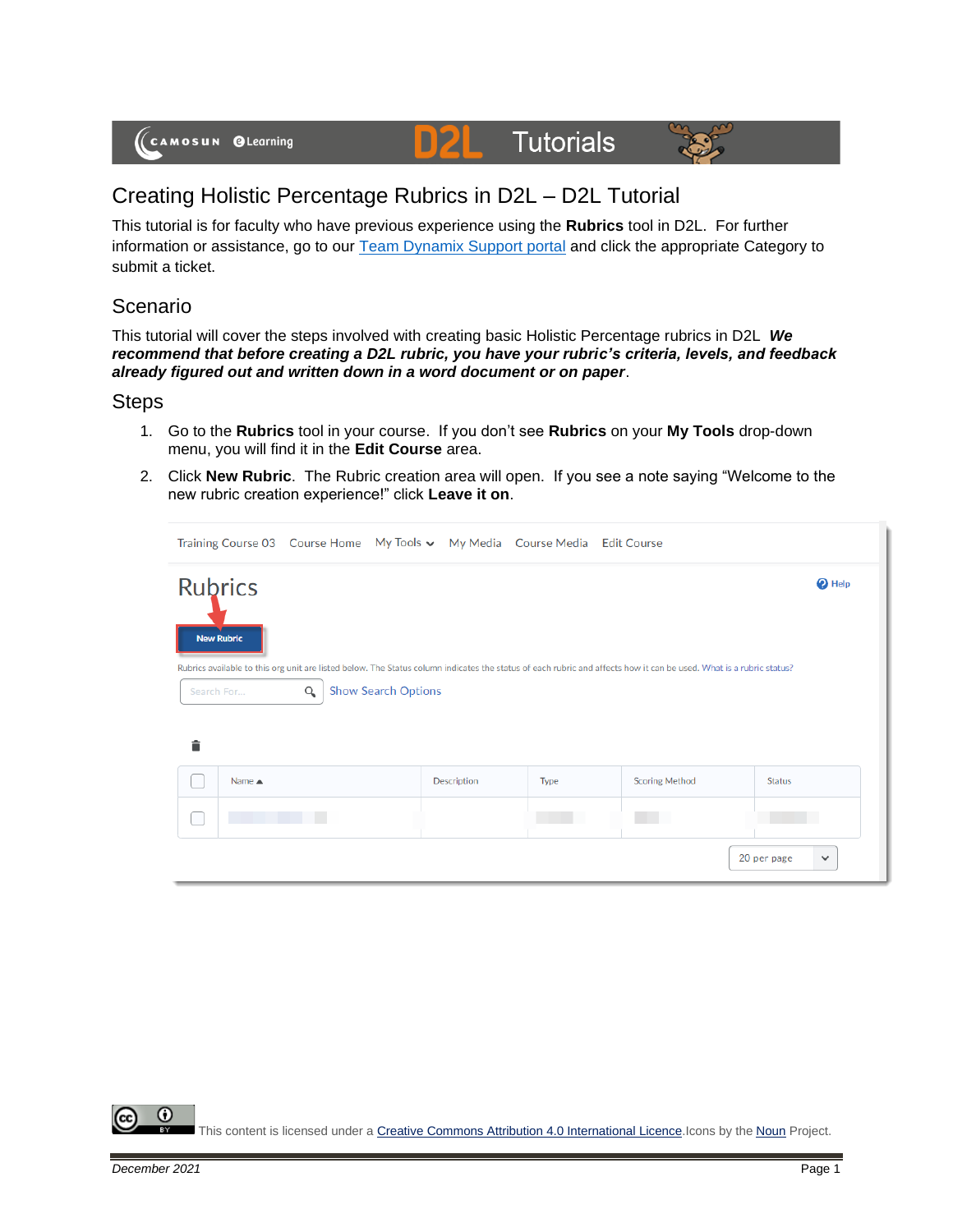3. Give your rubric a **Name**. Note that a rubric can be used for multiple assessments, so you don't have to name it after a specific assessment (for example, "Assignment 1 Rubric") unless that works for you.

Select the **Type** of rubric you wish to create, and the **Scoring** you wish the rubric to have. For this tutorial, we are selecting **Holistic** and **Percentage.** Note that you can change these settings at any point – the rubric will adjust to the new Type or Scoring. This is handy if you would like to see different options before committing to one particular type of rubric.

NOTE: Because Holistic rubrics have only one criterion (but multiple Levels) you will NOT be able to click on the **Add Criterion** link once you have chosen Holistic rubric.

| Edit Rubric ~                                                         | $\checkmark$ Saved<br>Status: Published V                                 |
|-----------------------------------------------------------------------|---------------------------------------------------------------------------|
| Name*<br>Presentation Rubric                                          |                                                                           |
| Reverse Level Order<br>Type: Holistic $\vee$<br>Scoring: Percentage V |                                                                           |
| Level 4<br>Level 3<br>⊕<br>û<br>î<br>$\%$<br>$\%$<br>50<br>75         | Level 2<br>Level 1<br>⊕<br>î<br>$\%$<br>$\circlearrowright$<br>$\%$<br>25 |
|                                                                       |                                                                           |
|                                                                       | + Add Criterion                                                           |
|                                                                       |                                                                           |
| Options<br>Close                                                      | D                                                                         |

0 This content is licensed under [a Creative Commons Attribution 4.0 International Licence.I](https://creativecommons.org/licenses/by/4.0/)cons by the [Noun](https://creativecommons.org/website-icons/) Project.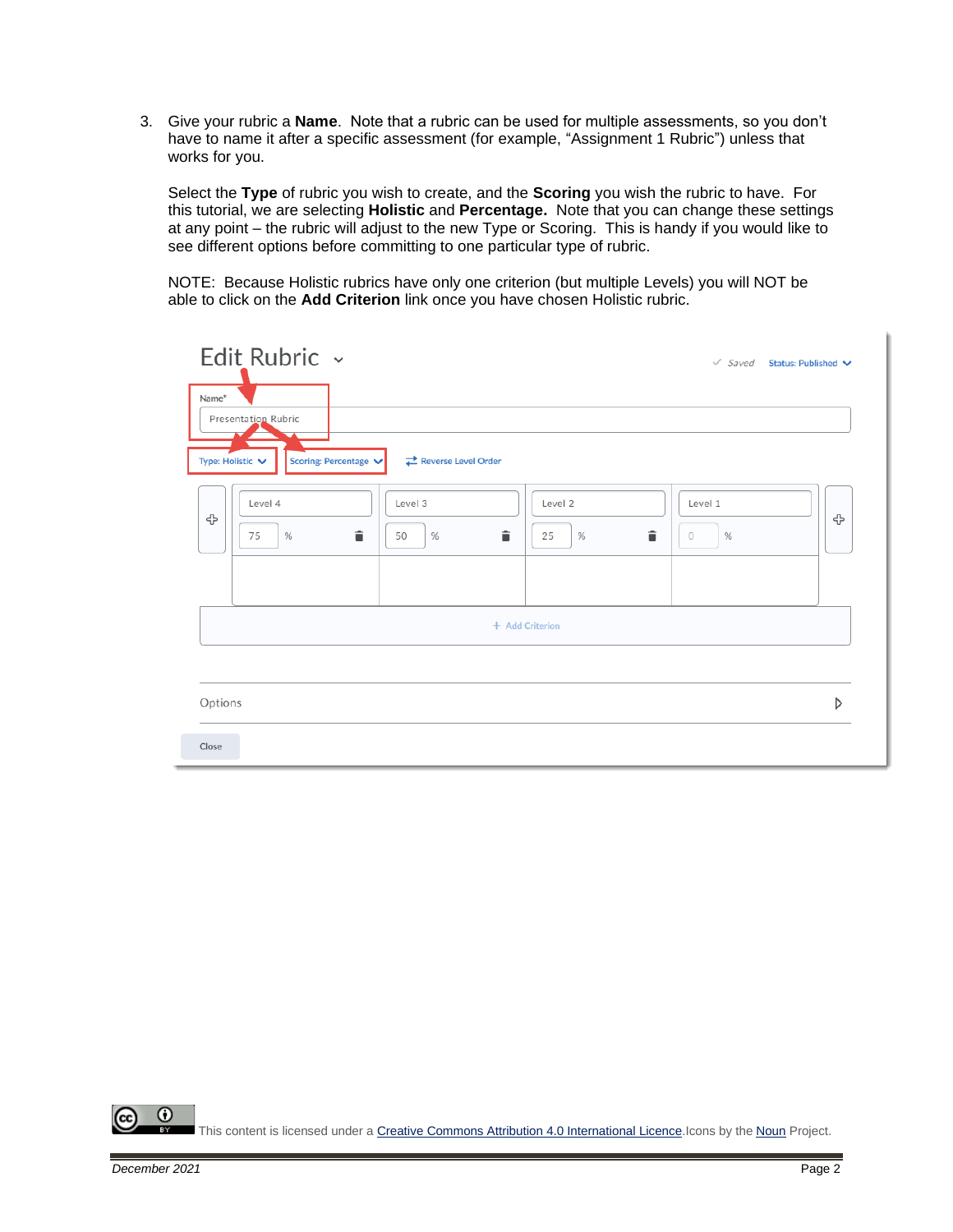4. Fill in your **Levels (**Holistic rubrics do not have multiple Criteria**)**. The **Levels** (columns in the table) are HOW you are grading them for percentages, for example, Good, Average, Poor – and the percentage attached to each. One of the Levels in a Holistic Percentage rubric is given a value of 0%, which is not editable.

| Name*   | Presentation Rubric                          |                            |                 |   |   |                 |   |
|---------|----------------------------------------------|----------------------------|-----------------|---|---|-----------------|---|
|         |                                              |                            |                 |   |   |                 |   |
|         | Typ Holistic $\vee$<br>Scoring: Percentage V | <b>Reverse Level Order</b> |                 |   |   |                 |   |
| ⊕       | Good                                         | Average                    | Poor            |   |   | Fail            | ⊕ |
|         | 75<br>%                                      | û<br>%<br>50               | Ê<br>25         | % | 貪 | $\%$<br>$\circ$ |   |
|         |                                              |                            |                 |   |   |                 |   |
|         |                                              |                            |                 |   |   |                 |   |
|         |                                              |                            | + Add Criterion |   |   |                 |   |
|         |                                              |                            |                 |   |   |                 |   |
|         |                                              |                            |                 |   |   |                 |   |
| Options |                                              |                            |                 |   |   |                 | D |

Note that when you use a Holistic Percentage rubric for grading, you can NOT give percentages other than the ones you have chosen for the Level, meaning in this rubric, if you choose Good, the percentage given will be 75%, and you will not be able to adjust that up or down. Any adjustments you want to make will need to be made outside of the rubric (for example, in the Score box for an Assignment as seen here).

| ← Back to Folder Submissions               | Text submission assignment<br><b>Training Course 03</b>                        | $\checkmark$<br>$\mathcal{E}$<br>User 1 of 2                  |
|--------------------------------------------|--------------------------------------------------------------------------------|---------------------------------------------------------------|
|                                            | Text submission assignment - Submissions for Training01 Student                | <b>Training01 Student</b><br>Id: training.student01           |
| Select a document to view                  |                                                                                | $\frac{1}{2}$ $\frac{1}{2}$<br>Σ<br>$\overline{\phantom{a}}$  |
|                                            | By: Training01 Student Submitted: Dec 13, 2018 1:02 PM                         | <b>Show Folder Information</b>                                |
| <b>Text Submission</b>                     |                                                                                | D.                                                            |
| Kaltura here once it's all up and running! | This is my text submission, and this is cool 'cause I could embed a video from | Show Assignment Dates                                         |
| <b>Download All Files</b>                  | <b>Folder Submission History</b>                                               | <b>Evaluation and Feedback</b>                                |
|                                            |                                                                                | <b>Rubr</b><br>Presentation Rubric<br>all<br>Scor<br>/10<br>8 |
|                                            |                                                                                | <b>Student View Preview</b>                                   |
|                                            |                                                                                | $8/10$ $\sqrt{ }$<br>Feedback                                 |
|                                            |                                                                                | ้><br><b>Publish</b><br><b>Save Draft</b>                     |

This content is licensed under [a Creative Commons Attribution 4.0 International Licence.I](https://creativecommons.org/licenses/by/4.0/)cons by the [Noun](https://creativecommons.org/website-icons/) Project.

0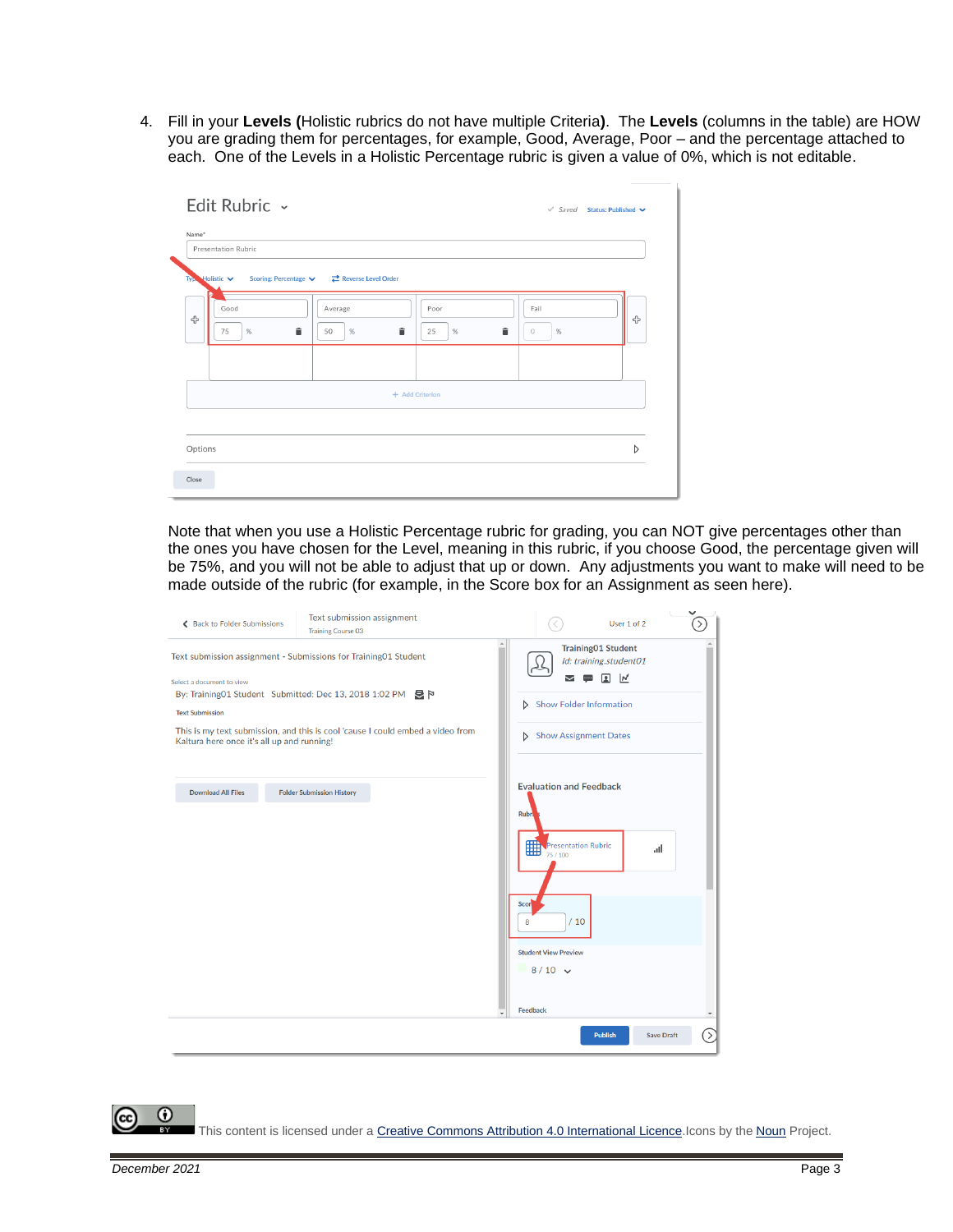5. You can add additional Levels by clicking the + (Plus) sign to the left of the Levels row. Here we have added a fifth Level.



 $\overline{0}$ ſα This content is licensed under [a Creative Commons Attribution 4.0 International Licence.I](https://creativecommons.org/licenses/by/4.0/)cons by the [Noun](https://creativecommons.org/website-icons/) Project.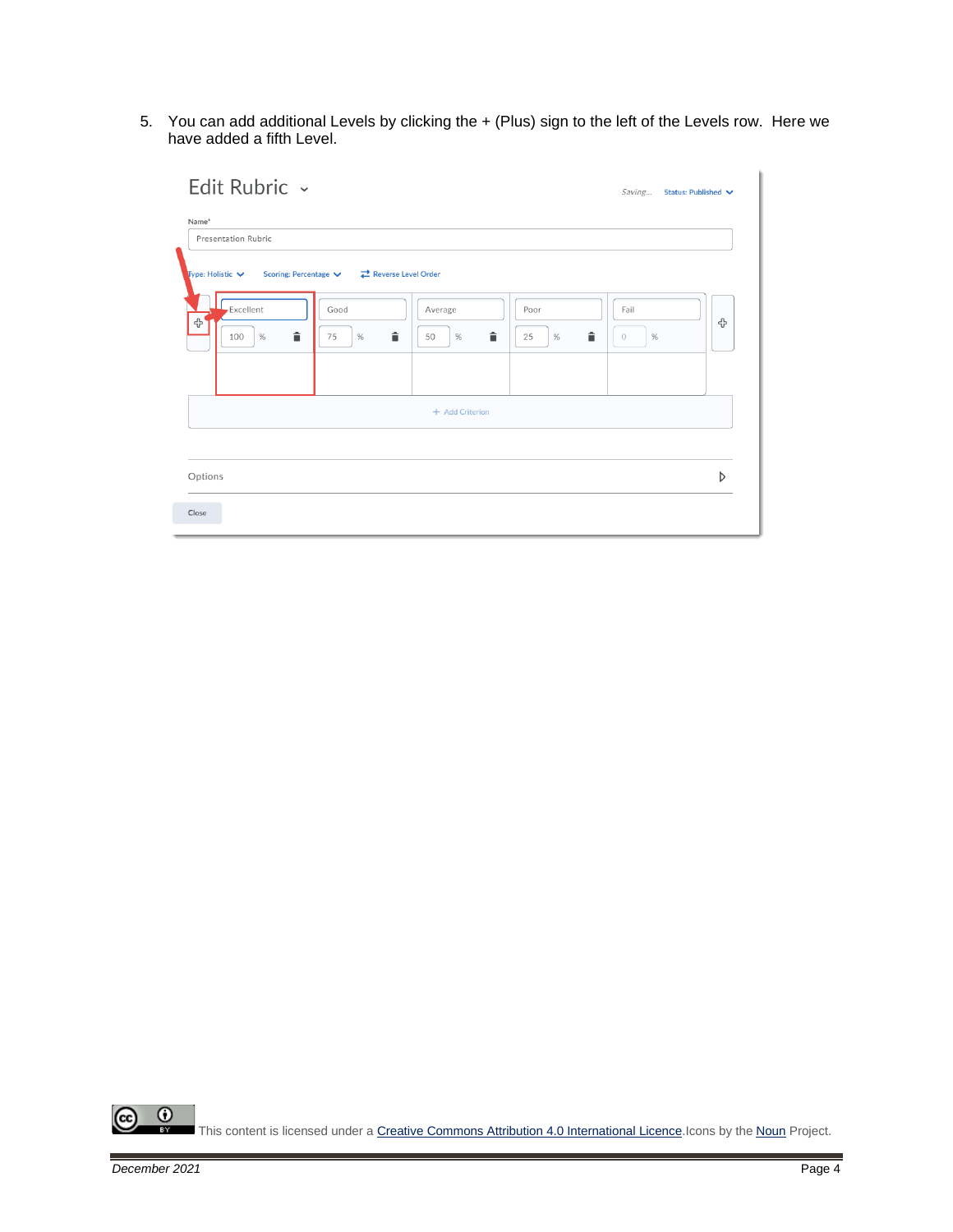6. In the boxes under the **Levels**, add text describing, for example, what an "Excellent" level of criterion "Grammar and Spelling" looks like. Having all this outlined in a document before creating the D2L Rubric will make this process easier than figuring it out on the fly.

|         | Presentation Rubric                               |                                                            |                                                            |                                                              |                                     |   |
|---------|---------------------------------------------------|------------------------------------------------------------|------------------------------------------------------------|--------------------------------------------------------------|-------------------------------------|---|
|         | Type: Holistic $\vee$<br>Scoring: Percentage      | Reverse Level Order                                        |                                                            |                                                              |                                     |   |
| ⊕       | Excellent<br>î<br>$\%$<br>100                     | Good<br>î<br>75<br>$\%$                                    | Average<br>â<br>$\%$<br>50                                 | Poor<br>â<br>$\%$<br>25                                      | Fail<br>$\%$<br>$\circlearrowright$ | ♧ |
|         | No grammatical<br>errors or spelling<br>mistakes. | One to three<br>grammatical errors<br>or spelling mistakes | Four to ten<br>grammatical errors<br>or spelling mistakes. | More than ten<br>grammatical errors<br>or spelling mistakes. | Did not complete.                   |   |
|         |                                                   |                                                            | + Add Criterion                                            |                                                              |                                     |   |
| Options |                                                   |                                                            |                                                            |                                                              |                                     | Ŋ |

 $\odot$ (cc This content is licensed under [a Creative Commons Attribution 4.0 International Licence.I](https://creativecommons.org/licenses/by/4.0/)cons by the [Noun](https://creativecommons.org/website-icons/) Project.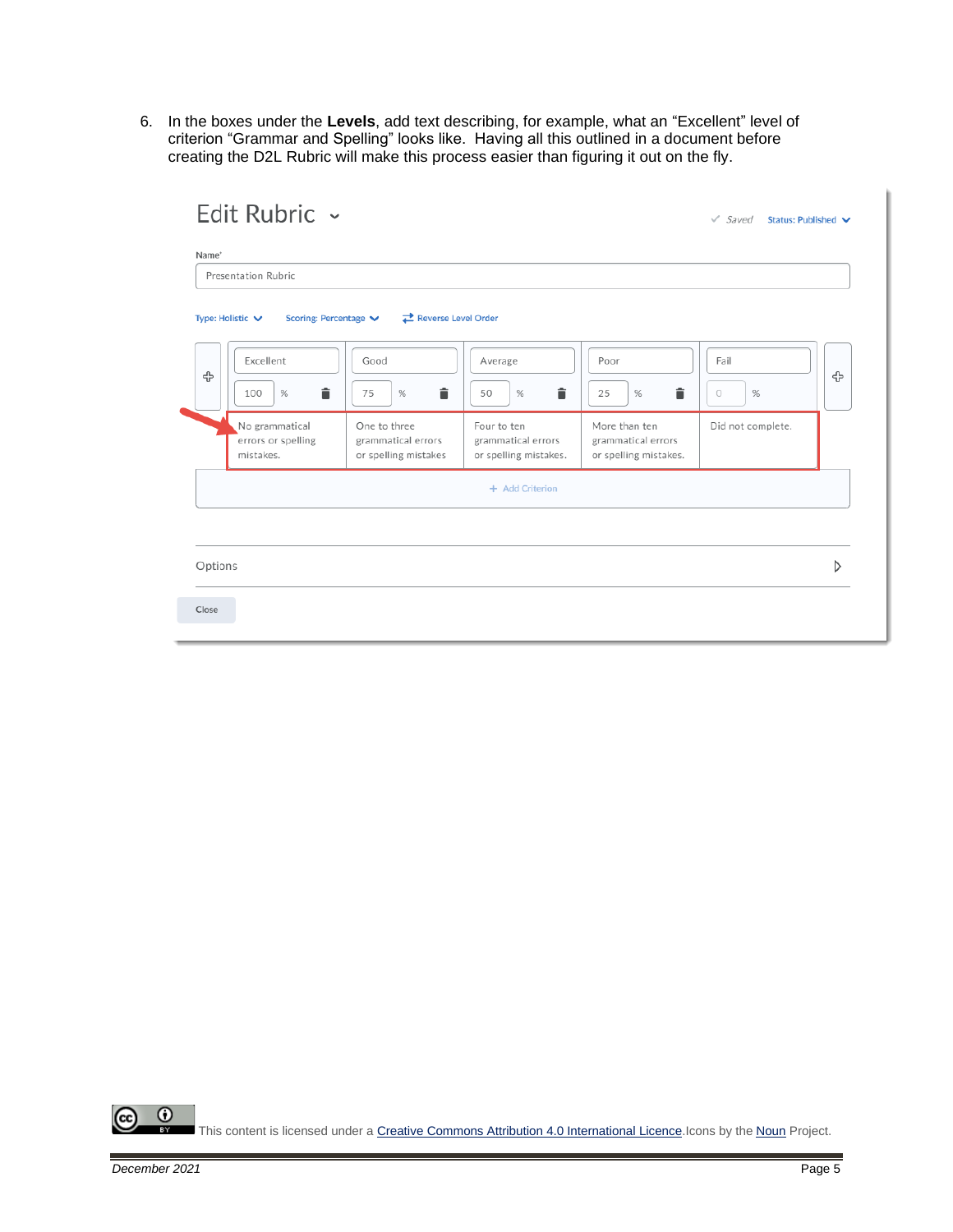7. Click on **Options**. In this section, you can control the **Visibility**, **Description**, and **Advanced Availability** for your rubric.

**Visibility** settings determine whether the rubric and scores are visible to students.

**Description** is for your personal reference – students do not see it.

**Advanced Availability** determines if your rubrics can be connected to activities (Assignments, Grades, Discussions) in D2L. You must check off **Competencies** to allow your rubrics to be attached to activities.

| Options                                                                            |
|------------------------------------------------------------------------------------|
| <b>Rubric Visibility</b>                                                           |
| Rubric is visible to students<br>$\bullet$                                         |
| Rubric is hidden from students                                                     |
|                                                                                    |
| Rubric is hidden from students until feedback is published                         |
| <b>Score Visibility</b>                                                            |
| Hide scores from students                                                          |
|                                                                                    |
| Description                                                                        |
| Add a description for your personal reference. It will not be shared with students |
|                                                                                    |
|                                                                                    |
|                                                                                    |
| <b>Advanced Availability</b>                                                       |
| Allow new associations in                                                          |
| Competencies<br>✓                                                                  |
| ePortfolio<br>$\checkmark$                                                         |
| What are associations?                                                             |
|                                                                                    |
|                                                                                    |
| Close                                                                              |

 $\odot$ This content is licensed under [a Creative Commons Attribution 4.0 International Licence.I](https://creativecommons.org/licenses/by/4.0/)cons by the [Noun](https://creativecommons.org/website-icons/) Project.